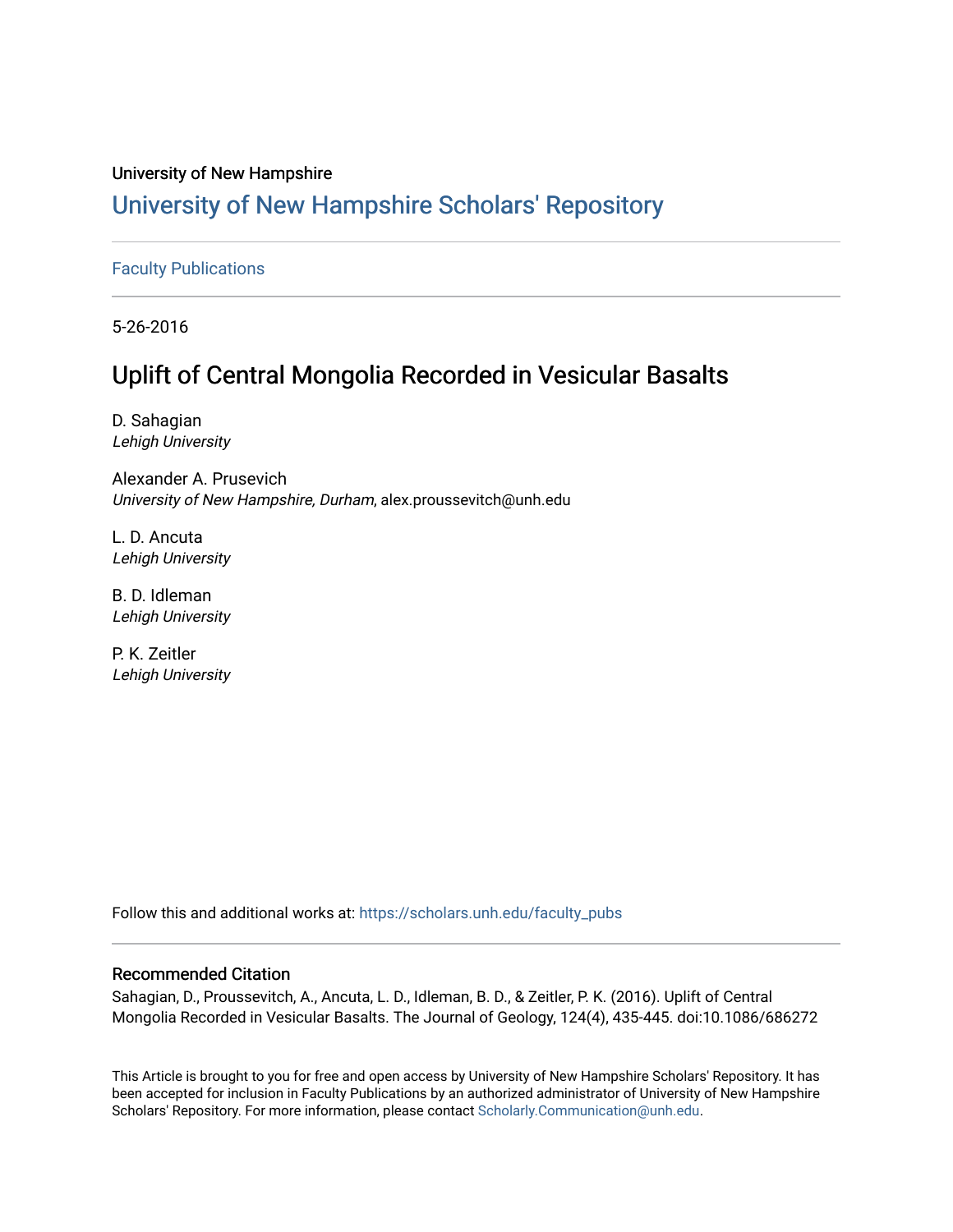## Uplift of Central Mongolia Recorded in Vesicular Basalts

D. Sahagian,<sup>1,\*</sup> A. Proussevitch,<sup>2</sup> L. D. Ancuta,<sup>1</sup> B. D. Idleman,<sup>1</sup> and P. K. Zeitler<sup>1</sup>

1. Earth and Environmental Sciences Department, Lehigh University, Bethlehem, Pennsylvania 18015, USA; 2. Earth Systems Research Center, University of Hew Hampshire, Durham, New Hampshire 03824, USA

#### ABSTRACT

Epeirogenic histories of highland areas have confounded earth scientists for decades, as there are few sedimentary records of paleoelevation in eroding highlands. For example, mechanisms that have led to the high elevations of the Hangay Mountains in central Mongolia are not clear, nor is it well understood how the epeirogenic history of central Mongolia is connected to that of a broader region of high elevation that extends hundreds of kilometers to the north, east, and west. However, preserved basaltic lava flows record paleoelevation in the size distributions of vesicles at the tops and bottoms of flow units. As an initial step toward better understanding the tectonics of this part of Asia, we collected and analyzed samples from several basaltic lava flows from throughout the Hangay Mountains to use as a paleoaltimeter on the basis of lava flow vesicularity. Samples were dated and scanned with x-ray tomography to provide quantitative information regarding their internal vesicle size distributions. This yielded the pressure difference between the top and bottom of each flow for paleoelevation calculation. Results suggest that the Hangay Mountains experienced uplift of more than 1 km sometime during the past 9 m.yr. The magnitude of uplift of the Hangay, in addition to the composition of its lavas, the geomorphology of the region, its drainage pattern history, and other proxies, bears on possible mechanisms for uplift of this part of central Asia.

Online enhancements: appendix.

#### Introduction

Regions of high elevation within continental interiors have emerged within the various continents, yet the driving mechanisms for uplift remain unclear in many cases. With the absence of convergent tectonics, traditional Wilson Cycle models of plate tectonics fail to explain why these continental interiors were uplifted. Numerous explanations have been proposed for the origin of uplifted continental interiors, such as dynamic topography supported by deep-mantle plumes (Geist and Richards 1993; Burov and Gerya 2014), asthenospheric upwelling driven by various mechanisms (de Ignacio et al. 2001), basaltic underplating (Powell 1986; Wendlandt et al. 1993), thickened crustal wedges (Lu et al. 2016), and various forms of lithospheric drips involving foundering or delamination of mantle or crustal lithosphere (Calixto et al. 2013; Bao

Manuscript received June 29, 2015; accepted February 10, 2016; electronically published May 26, 2016.

\* Author for correspondence; e-mail: dork.sahagian@lehigh .edu.

et al. 2014). One approach to constraining possible mechanisms or revealing additional ones is to determine the history of vertical motions (epeirogeny) of the plateau in question. However, epeirogenic histories of highland areas have confounded geophysicists for decades, as there are few quantitative records of paleoelevation in eroding highlands (Sahagian 2005). A novel technique has been developed for determining paleoelevation on the basis of the vesicularity profiles of basaltic lava flows (Sahagian and Maus 1994; Sahagian et al. 2002a; Sahagian and Proussevitch 2007). In this article, in order to provide an important constraint on potential mechanisms, we use this technique to determine the timing of uplift of the Hangay Mountains.

Preserved basalts record paleoelevation in the size distributions of vesicles at the tops and bottoms of flow units. Although the bubbles have identical mass distributions at the top and the base (being well mixed upon eruption from the vent), they are subject to different total pressures (thus, sizes) because of differences in overburden. At the

[The Journal of Geology, 2016, volume 124, p. 435-445] @ 2016 by The University of Chicago. All rights reserved. 0022-1376/2016/12404-0001\$15.00. DOI: 10.1086/686272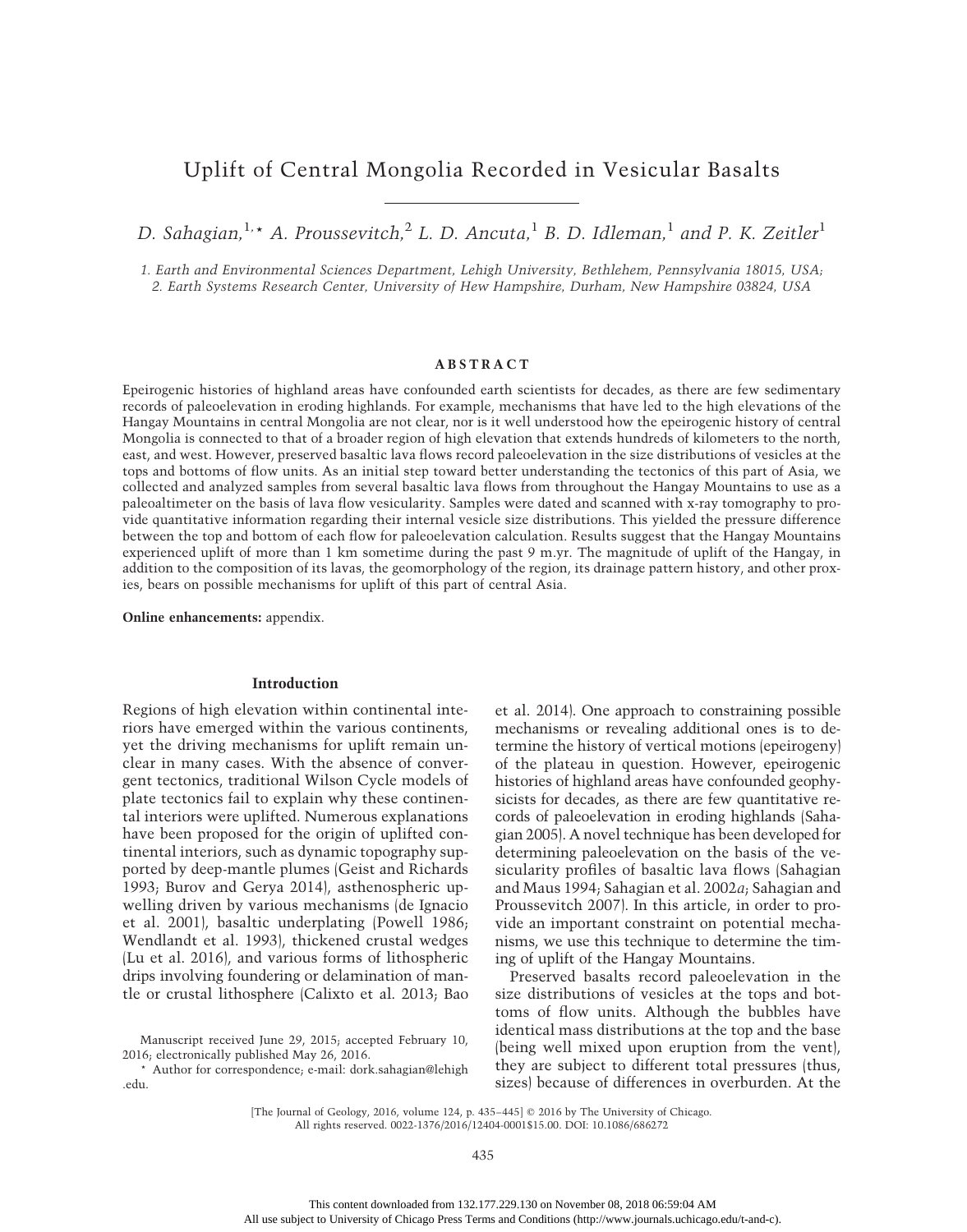top of the flow the pressure is merely atmospheric pressure, but at the base of the flow there is the additional pressure of the weight of the overlying lava. Thus, the atmospheric-pressure dependence of vesicle size can be expressed by the ratio of vesicle size modes at the top and bottom of a flow. This is done by x-ray tomographic analysis of preserved preeruptive (and rarely syneruptive) vesicles from flow tops and bottoms. The atmosphere's paleopressure can thus be determined, and paleoelevation can then be calculated from the standard atmosphere (fig. 1). Once we know the ages and present elevations of a number of basalt flows, calculating paleoelevation in this way enables us to determine the amount of uplift or subsidence for each, thus providing a history of tectonic uplift or subsidence of the area. The total error bounds of the method for an individual sample are estimated to be  $\pm 400$  m (Sahagian et al. 2002a), which is sufficient only for major epeirogenic trends, such as that seen previously on the Colorado Plateau (Sahagian et al. 2002b; Sahagian and Proussevitch 2007) and now in Mongolia.

The Hangay Mountains in central Mongolia reach elevations of up to 4000 m and are characterized by

generally low-relief landscape. The Hangay Mountains are situated within the Mongolian highland region and may share a tectonic and epeirogenic history with a broader region of high elevation that extends from the Valley of Lakes, to the southwest, north to the Hovsgol and Baikal rift zones. The mountains are bounded by several major strike-slip faults that isolate the Hangay as a relatively coherent crustal block within this broader region. Cenozoic volcanism occurred throughout the Hangay region; there is also evidence of relatively recent faulting, but the causal mechanisms of this activity are not well understood.

The high elevation and low relief of the Hangay Mountains are enigmatic, as there is no clear mechanism evident in the broader Asian tectonic environment to act on this particular region. There are a number of potential mechanisms that could, individually or in combination, have caused the uplift of the Hangay Mountains. Some potential mechanisms include lithospheric delamination, underplating, a mantle plume, mantle flow induced by the presence of the adjacent Siberian cratonic root, and far-field effects of either Pacific Plate subduction or



Figure 1. Diagrammatic representation of methodology for determining paleoelevation from vesicular basalt flows.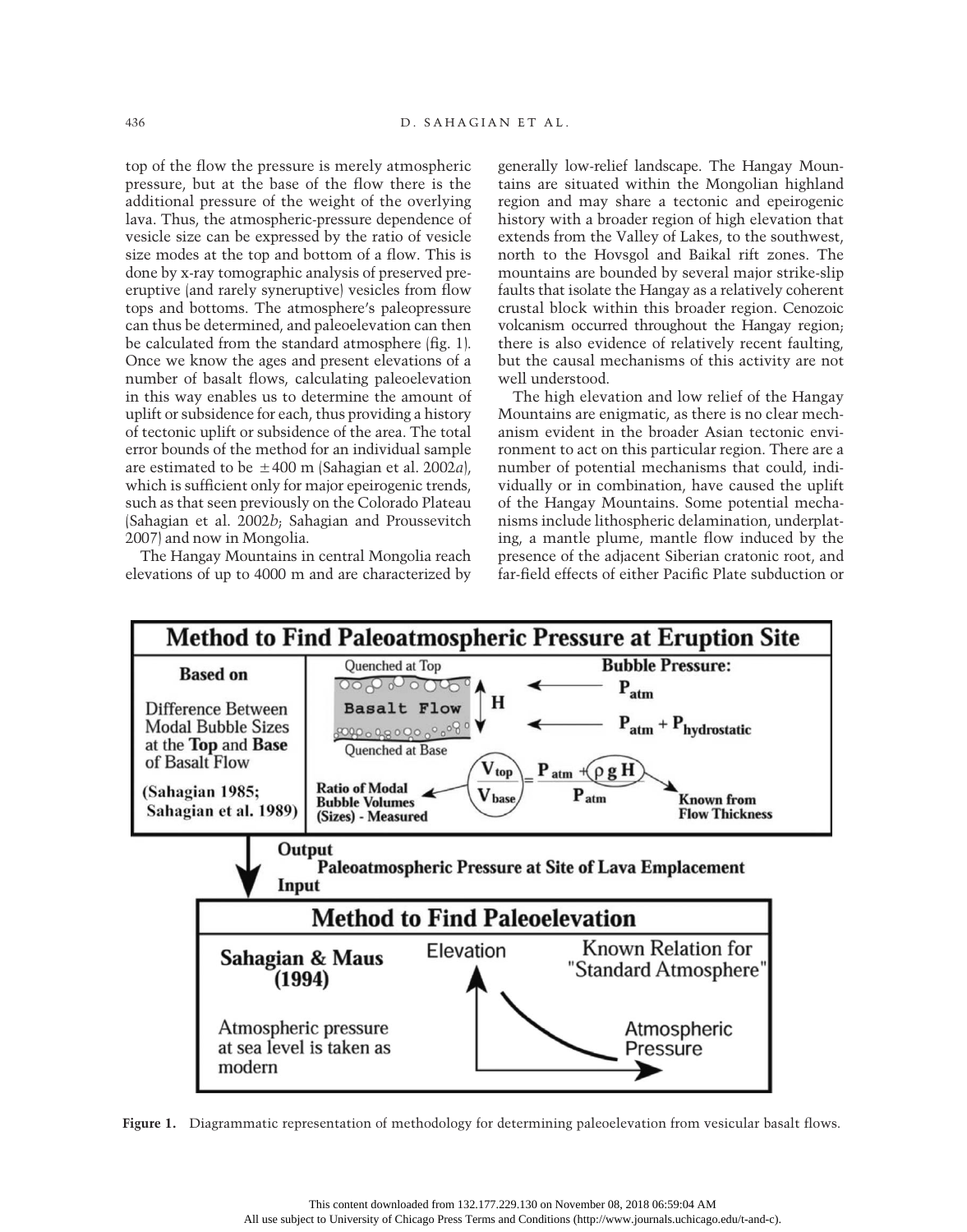Himalayan collisional tectonics. Alternatively, the uplift may be associated with the same broad-scale lithospheric stress field that has led to the development of the Baikal and Hovsgol rift systems (Parfeevets and Sankov 2012). Recent stable-isotope evidence suggests that uplift of the Hangay Mountains may have begun in the Oligocene, on the basis of reconstructed precipitation trends (Caves et al. 2014). Our study builds on previous work by providing some of the first results in quantifying the uplift of the Hangay Mountains. By providing additional constraints on its timing and extent, we take the next step in explaining the uplift of the Hangay Mountains.

#### Basalts of the Hangay

Cenozoic intraplate basaltic volcanism is common and widespread throughout much of central and east Asia. Geochemical studies of Cenozoic central and east Asian volcanic rocks have found that the majority of the rocks have a similar isotopic fingerprint that trends between enriched-mantle- and prevalent-mantle (PREMA)-type sources (Zindler and Hart 1986; Yarmolyuk et al. 2011). For the Hangay region, the source of the isotopic signature, and by inference the source of the basalts, remains contentious; it has been attributed to a mantle plume, melting a metasomatized mantle lithosphere, and lithospheric delamination (Barry et al. 2003; Savatenkov et al. 2010; Hunt et al. 2012; Barry and Kent 2013; Dash et al. 2015). The Hangay volcanic system has been fairly long-lived; dated flows range in age from ∼30 Ma to recent (∼5 Ka; Barry and Kent 2013; fig. 2). On the basis of total alkali versus silica contents, the rocks of the Hangay region have a range of classifications including alkali basalt, trachybasalt, basaltic trachyandesite, phonotepherite, tephrite basanite, basaltic andesite, and trachyandesite (Barry et al. 2003). Primitive-mantle-normalized trace-element diagrams for several volcanic localities in the region show enrichment in highly incompatible trace elements and exhibit patterns similar to ocean island basalt (Savatenkov et al. 2010; Barry and Kent 2013). Geochemical modeling suggests that the volcanic rocks must have been derived by low degrees of partial melting of a garnet lherzolite source at depths greater than 70 km (Tielke 2008). Despite the long-lived nature of the system, there has been no significant change in the major- and trace-element geochemistry and isotope geochemistry of the volcanic rocks, which suggests that the source has remained the same through the duration of volcanism in the region (Ancuta et al. 2013).

While the chemistry of the volcanic rocks has not changed significantly, the surface manifestation of Cenozoic volcanism in the Hangay region has evolved through time. The early phase of volcanism in the Oligocene and Miocene produced thick stacks of plateau-forming basalts that cap paleotopography. Late Miocene through Holocene flows have been referred to as valley fill or lava rivers. These later flows generally exist at lower elevations and in some case are inset into valleys that cut through earlier plateau-forming sequences (Yarmolyuk et al. 2008). Flows of various ages exist at elevations ranging from <sup>∼</sup>1500 to 3200 m. Generally, flows in the northern Gobi exist at low elevations and are Oligocene in age, while Miocene though Holocene flows exist at varying elevations throughout the Hangay and into the Hovsgol region (Ancuta et al. 2013). The wide range of ages of flows present at various elevations in the Hangay region makes the area particularly suitable for vesicular-basalt paleoaltimetry.

#### Field Sampling

The Hangay Mountains are an extensive region in central Mongolia with rugged topography, few roads, and virtually no infrastructure. Fieldwork relied on previous field studies that located basalt flows as potential targets and on vehicles that were able to travel great distances in the absence of roads of any kind (albeit slowly). In the absence of road cuts, many outcrops had to be examined before a few could be found that were suitable for sampling and subsequent analysis. To be suitable for paleoelevation reconstruction, a lava flow must be completely exposed from (ideally) pahoehoe crust on top to the base, showing an imprint of the pahoehoe surface of the underlying flow. Such well-preserved flows are rarely found in the field even under the best of circumstances, and in the absence of pahoeohoe crust, assessment of the completeness of a flow must normally be made on the basis of the observed vesicularity profile. This is possible because the vesicle size distribution is known as a function of stratigraphic position in the flow for any given thickness of flow (Sahagian et al. 1989). We sampled flows that indicated that even when the pahoehoe crust (typically about 1 cm thick) was lost, no significant erosion of the upper vesicular zone had occurred, as the chilled top of the flow still preserved a suite of vesicles showing no sign of movement relative to the lava or coalescence due to differential motions. Erosion of the bottoms of lava flows is less of a concern. In the field, it is critical to sample flows whose thickness can be accurately measured. We found suitable lo-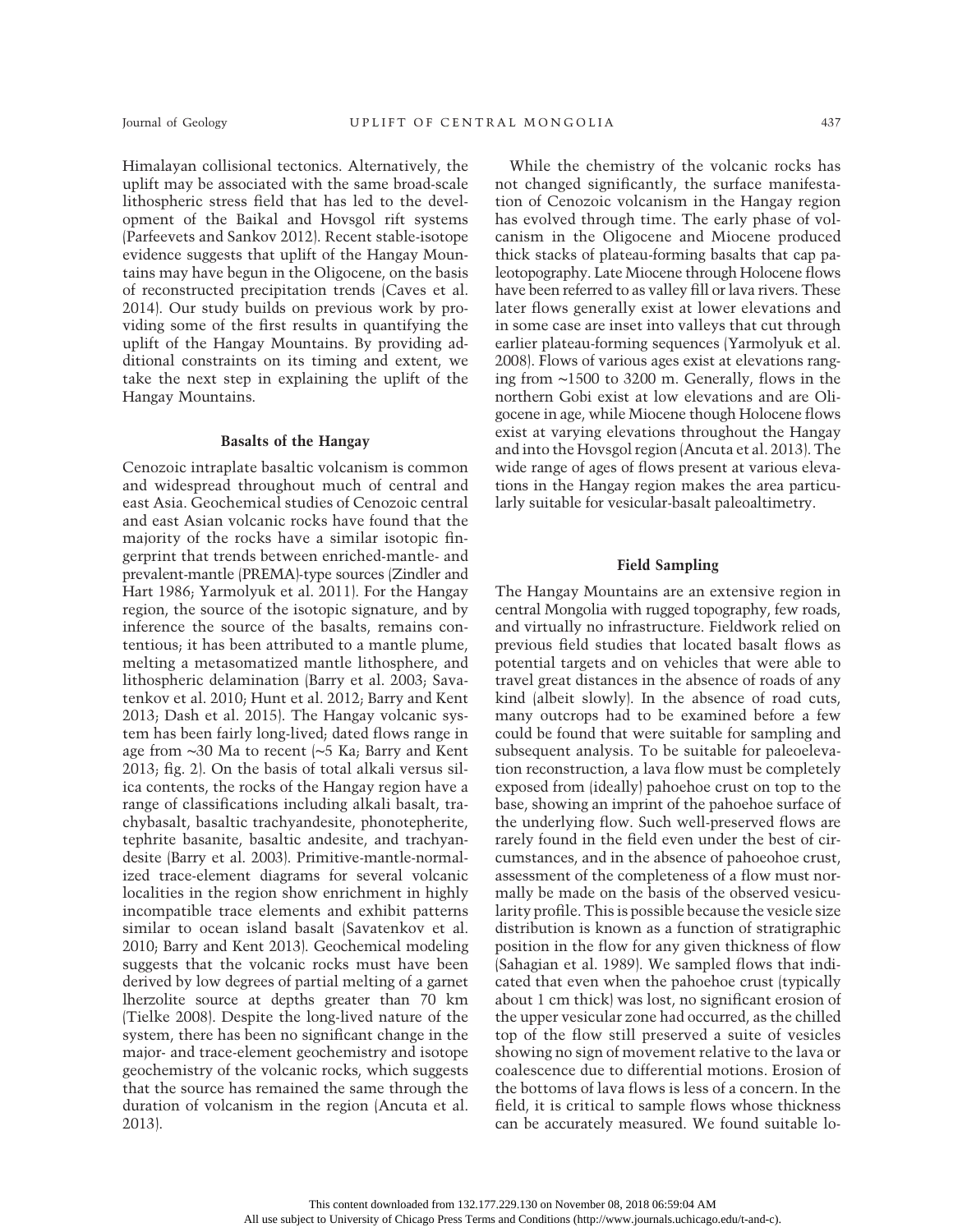

Figure 2. Ages of dated basalts in central Mongolia. The extent of the Hangay Mountains is well outlined by the 2000-m contour line. All ages are reported in millions of years. Many basalt flows were examined, but only those indicated by diamonds satisfied the strict requirements of simple emplacement and preservation and were thus suitable for analysis in this study. A color version of this figure is available online.

cations along cut banks of rivers and streams and along cliff faces (table 1).

The cross section of a suitable flow must show a history of simple emplacement during cooling and solidification of the lava. We avoided flows that contained rip-up clasts, pipe vesicles, and other complications that could confound the analysis. In particular, we were careful to note any signs of potential inflation or deflation of the flow after the top and bottom were solidified. Inflation can be recognized in the field by the presence of extra vesicular zones between the upper and lower vesicular zones expected in a simply emplaced lava (Sahagian 1985;

Sahagian et al. 1989). Deflation can be recognized by an upper vesicular zone that contains large, coalesced vesicles indicative of a relatively thick lava flow  $|3 \text{ m}|$  but is observed in the field as a relatively thin flow that either has an inappropriately thin massive zone or lacks one altogether (Sahagian et al. 2002a). Lower vesicular zones are always about 50 cm thick, underlying a massive, vesicle-free zone. Upper vesicular zones display variability in thickness and vesicle size distribution that depends on the thickness of the flow within which bubbles rise and coalesce. As a lava flow cools, the upper and lower solidification fronts meet at a point 42% up from the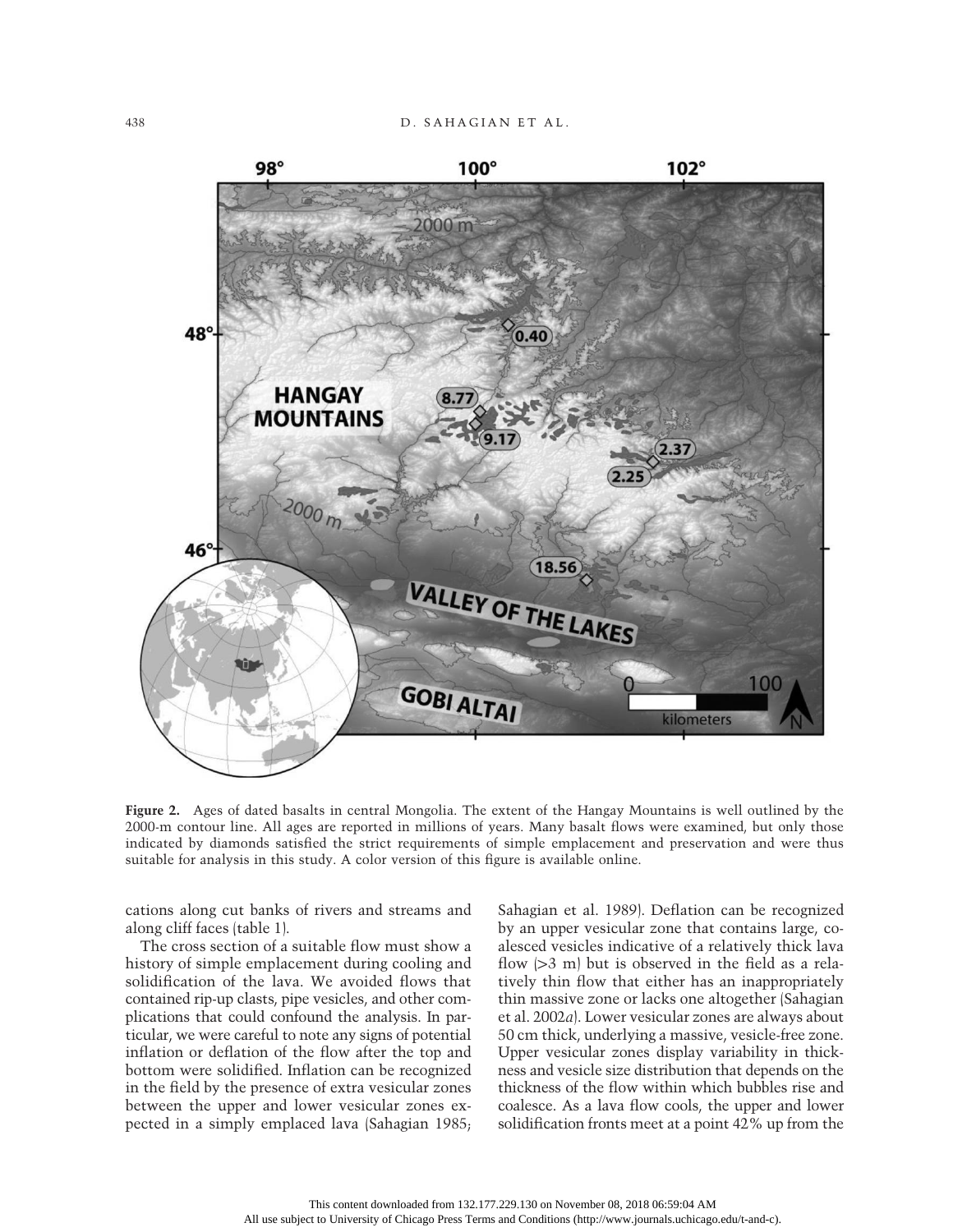| Sample ID | Age, Ma         | Thickness, m | Longitude                    | Latitude               | Elevation, m |
|-----------|-----------------|--------------|------------------------------|------------------------|--------------|
| DS13-6    | $8.77 \pm .14$  | 1.33         | $47^{\circ}16.144^{\prime}N$ | 100°01.254′E           | 2443         |
| DS13-8    | $9.17 \pm .17$  | 2.31         | 47°12.594′N                  | 100°00.630′E           | 2240         |
| DS13-9    | $9.17 \pm .17$  | 2.26         | 47°12.594′N                  | 100°00.630′E           | 2242         |
| DS13-11   | $18.56 \pm .27$ | 2.67         | 45°43.006′N                  | $101^{\circ}04.311$ 'E | 1933         |
| DS13-12   | $2.37 \pm .10$  | 3.25         | 46°47.994′N                  | 101°45.643′E           | 1951         |
| DS13-14   | $2.25 \pm .23$  | 3.30         | 46°47.994′N                  | 101°45.643'E           | 1951         |
| DS13-17   | $.40 \pm .10$   | 1.80         | 48°05.770′N                  | 100°18.952′E           | 1833         |
|           |                 |              |                              |                        |              |

Table 1. Sample Locations

base of the flow (not halfway), because the top cools by radiation to the atmosphere while the bottom cools by conduction and is insulated by the underlying rock or soil (Sahagian 1985; Sahagian et al. 1989).

Once a flow was examined and determined to satisfy the requirements discussed above, 1-inchdiameter cores were drilled with a gas-powered coring drill from the top and bottom of the flow (fig. 3). The cores were then examined for any unusual signs of nonuniformity of vesicles or other internal structures that might confound the analysis. Cores were labeled and bagged for x-ray tomographic imaging.

#### Sample Analysis

<sup>40</sup>Ar/<sup>39</sup>Ar Geochronology. Samples collected for 40Ar/39Ar geochronology were processed and dated at the Lehigh University Geochronology Lab. After crushing, washing, and removal of highly magnetic material, a sample consisting of several milligrams of fine-grained polymineralic groundmass was handpicked for irradiation and subsequent dating. The

majority of samples were dated by a total-fusion method using a  $CO<sub>2</sub>$  laser system coupled to an Argus VI noble-gas mass spectrometer. Select samples were dated via the step heating method. Data were reduced with ArArCALC software (ver. 2.5.2; Koppers 2002). See L. D. Ancuta, P. K. Zeitler, B. D. Idleman, and B. T. Jordan (unpublished manuscript) for a more detailed description of the dating methods.

High-Resolution Computed X-ray Tomography. Computed x-ray tomography scans of 25-mm drilled core samples (table 1) were performed at the University of Texas High-Resolution X-ray CT Facility with a North Star Imaging scanner. Images were acquired by a Perkin Elmer detector, with 0.25-pF gain, in 16-bit grayscale format with the instrument settings in high-power mode: 180 kV, 0.15 mA. Image resolution, that is, voxel size, for all samples was 31.1  $\mu$ m. The number of slices in a scan stack typically ranged from 1500 to 2500. However, the threedimensional image array of each sample was truncated by a cylindrical region that excluded voxels outside of the sample as well as the tops and bottoms of the sample, where exposed bubble voids are



Figure 3. Coring locations at the top (left) and bottom (right) of a typical basaltic lava flow. Cores are 2.5 cm (1 inch) in diameter. Note that the upper vesicular zone contains many large, coalesced vesicles, while the lower vesicular zone has smaller vesicles and no coalescence. A massive zone separates the two vesicular zones. The darkened areas are wet from the drill-cooling water. A color version of this figure is available online.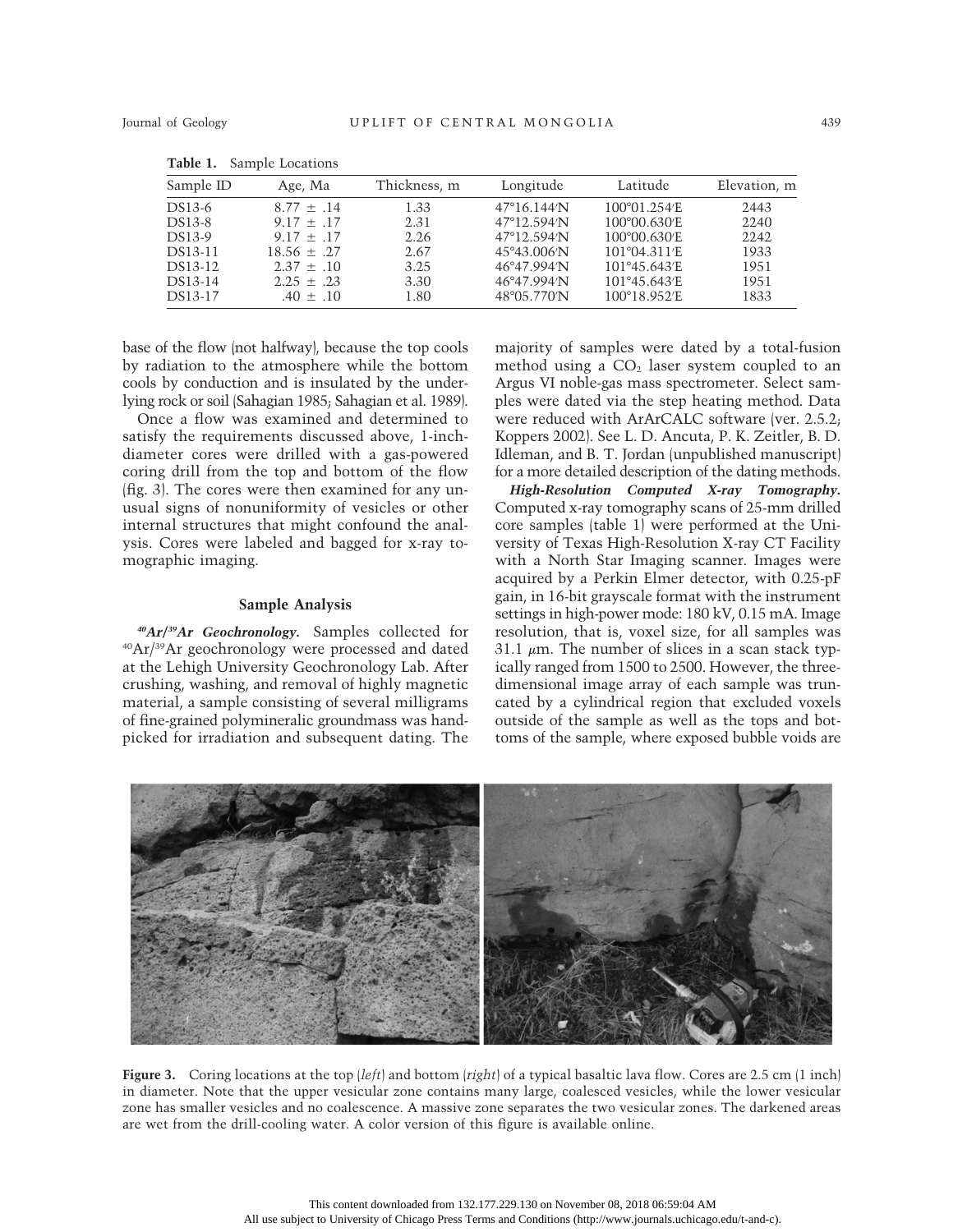often contaminated with soil, sawdust, or paleosol carbonates. Each pair of image stacks from the top and bottom of each basaltic flow was then visually inspected for consistency in general void and crystal texture, including object sizes, tensile or shear deformation, density, and volume fraction (fig. 4). Top/ bottom pairs with considerable visual inconsistencies were eliminated and thus not included in analysis of paleoelevation (table 2). Segmentation techniques enabled us to distinguish pixels within bubbles from those in groundmass, and characterization of individual vesicles was accomplished through software specially designed for this purpose. The details of these techniques can be found in the appendix, available online, and in previous publications (Proussevitch and Sahagian 2001; Sahagian et al. 2002a; Sahagian and Proussevitch 2007).

#### Paleoaltimetry Reconstructions

In this study, paleoaltimetry reconstructions were accomplished on the basis of a statistical analysis of bubble size distributions for sample pairs from tops and bottoms of basaltic lava flows. According to the basic principles of vesicular-basalt paleoaltimetry (Sahagian and Maus 1994; Sahagian et al. 2002a), values of modal bubble volumes at lava flow top/bottom quench zones, combined with measurement of flow thickness, are sufficient to calculate paleoatmospheric pressure at the time of flow emplacement, which, in turn, can be converted to elevation through the "standard" atmosphere pressure profile. A complete example of such reconstruction for one of the studied Mongolian basaltic flows is illustrated in figure 5. It is important to note that bimodal vesicle distributions in vesicular volcanic products including lava flows and pyroclasts are very common (Proussevitch et al. 2007; Colucci et al. 2013; Genareau et al. 2013), which we interpret as representing pre- and syneruptive bubble populations (syneruptive bubbles are commonly an order of magnitude smaller than preeruptive bubbles in diameter), but only preeruptive bubbles are typically suitable for the paleoaltimetry (see table 2). This is in part because preeruptive bubbles are larger and thus more accurately measured and in part because they are less subject to the vagaries of rapid pressure variations and nucleation conditions during eruption. The latter case of syneruptive bubbles may thus violate the vesicular-basalt paleoaltimetry requirement of uniformity in bubble population parameters—specifically, the gas mass inside modal bubbles before these were relegated to the top or bottom of a lava flow.

#### Results and Discussion

The paleoelevations determined on the basis of vesicular basalts sampled from the Hangay Moun-

4 mm

Figure 4. Example of high-resolution x-ray tomographic images of cores taken from the bottom  $(A)$  and top  $(B)$  of a basaltic lava flow (samples DS13-6B/T [bottom/top]). Voxel resolution is 31  $\mu$ m, and the typical number of images in a z-stack is 1500.

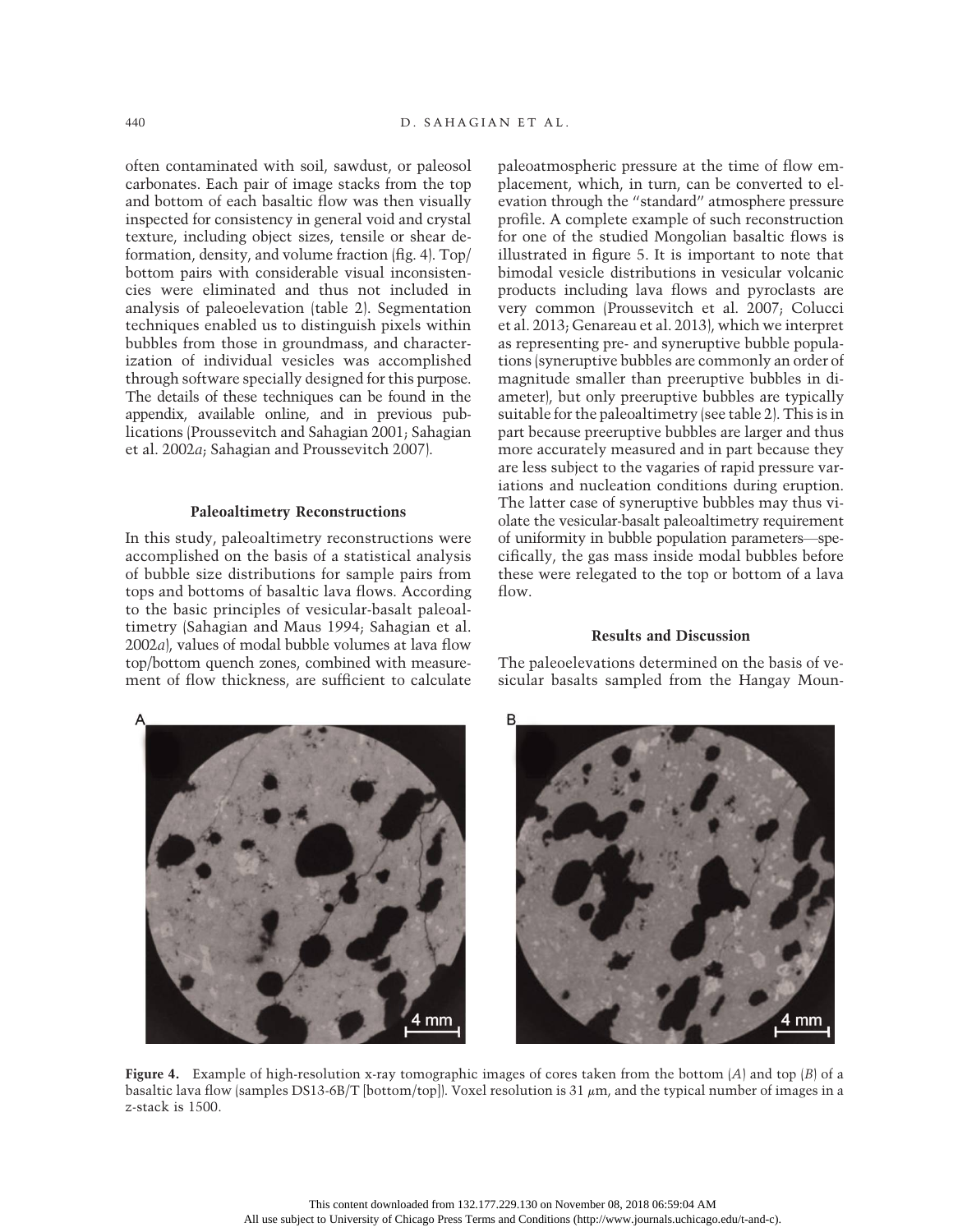|               |                     |              |                |          |          | Calculated  |               |                     |
|---------------|---------------------|--------------|----------------|----------|----------|-------------|---------------|---------------------|
|               |                     | Segmentation | <b>Bubbles</b> |          |          | atm. press. | Calculated    |                     |
| Sample ID     | Voxel array         | range        | identified     | Mode, SE | Mode, PE | (atm)       | elevation (m) | Note                |
| DS13-6        |                     |              |                |          |          | .895        | 1154          | PE modes            |
| Top           | $780^2 \times 810$  | $8 - 26$     | 3550           | 1.601    | 3.903    |             |               |                     |
| <b>Bottom</b> | $780^2 \times 896$  | $10 - 30$    | 3313           | 1.451    | 3.759    |             |               |                     |
| DS13-6        |                     |              |                |          |          | .853        | 1616          | SE modes            |
| Top           | $780^2 \times 810$  | $8 - 26$     | 3550           | 1.601    | 3.903    |             |               |                     |
| <b>Bottom</b> | $780^2 \times 896$  | $10 - 30$    | 3313           | 1.451    | 3.759    |             |               |                     |
| DS13-8        |                     |              |                |          |          | .900        | 1095          | PE modes            |
| Top           | $750^2 \times 1600$ | $8 - 28$     | 9069           | .885     | 4.200    |             |               |                     |
| Bottom        | $720^2 \times 750$  | $8 - 26$     | 2416           | 1.358    | 3.975    |             |               |                     |
| DS13-9        |                     |              |                |          |          | .891        | 1198          | PE modes            |
| Top           | $760^2 \times 1700$ | $8 - 26$     | 23,909         | 1.015    | 3.876    |             |               |                     |
| <b>Bottom</b> | $760^2 \times 1800$ | $8 - 26$     | 11,542         | 1.590    | 3.653    |             |               |                     |
| DS13-11       |                     |              |                |          |          | .857        | 1568          | PE modes            |
| Top           | $780^2 \times 1740$ | $8 - 28$     | 13,927         | 1.473    | 3.282    |             |               |                     |
| <b>Bottom</b> | $780^2 \times 1340$ | $10 - 30$    | 5818           | 1.309    | 3.090    |             |               |                     |
| DS13-12       |                     |              |                |          |          | .884        | 1272          | PE modes            |
| Top           | $750^2 \times 1900$ | $2 - 40$     | 7338           | 1.597    | 3.585    |             |               |                     |
| <b>Bottom</b> | $780^2 \times 1900$ | $2 - 40$     | 3934           | 1.588    | 3.290    |             |               |                     |
| DS13-14       |                     |              |                |          |          | .844        | 1712          | Bulk void<br>volume |
| Top           | $780^2 \times 1900$ | $8 - 24$     | 18,948         | .        | .        |             |               |                     |
| <b>Bottom</b> | $780^2 \times 1800$ | $10 - 28$    | 35,633         | .        | .        |             |               |                     |
| DS13-17       |                     |              |                |          |          | .799        | 2208          | PE modes            |
| Top           | $780^2 \times 1300$ | $8 - 28$     | 14,633         | 1.532    | 3.580    |             |               |                     |
| <b>Bottom</b> | $780^2 \times 1600$ | $8 - 28$     | 9596           | 1.625    | 3.377    |             |               |                     |

Table 2. Results of Bubble Size Distribution Statistical Analysis for Mongolia Lava Flow Samples Listed in Table 1

Note. Note that pre-eruptive (PE) mode is used whenever possible, as it involves relatively large vesicles that are accurately resolvable in the x-ray scans. In one case, the PE mode is so shallow and the SE mode is at such a small size, near the minimum spatial resolution of the x-ray technique, that bulk vesicularity must be used, despite the vagaries of presence or absence of rare, very large vesicles that alter the bulk void fraction in the sample. For details regarding interpretation of x-ray tomographic data, see Proussevitch and Sahagian (2001). Mode =  $\log_{10}$  modal volume of bubbles; PE = pre-eruptive bubble population; SE = syneruptive bubble population; atm. press. = atmospheric pressure.

tains span a range from 1 to 2 km (table 3). Comparison with present elevations indicate uplift of about 1 km in the past 9 m.yr. The current data set cannot resolve exactly when this uplift occurred or whether it occurred suddenly, episodically, or smoothly over the 9 m.yr. (fig. 6). On the basis of coeval volcanism in a broader region extending to the north and northeast, it is possible that uplift of central Mongolia represents part of a broader uplifted area being driven by the same mechanism or set of mechanisms and, in turn, affecting the evolution of late Cenozoic climate in Asia as a northern counterpart of the Tibetan Plateau.

The observation that the "summits" throughout the mountains remain morphologically flat and have relatively uniform elevations suggests that uplift may have occurred as a unit over a broad region or over a more limited region bounded by faults that isolated Hangay from the surrounding regions (Jolivet et al. 2007). A single older sample collected from the low-lying region immediately to the south

of the Hangay Mountains (southeastern extension of the Valley of Lakes) yielded a paleoelevation result that is indistinguishable from present elevation, given the error bounds of the analysis. This suggests that if Hangay behaved epeirogenically as a unit, the Valley of Lakes and the northern Gobi region, south of a bounding fault, were not involved in the same history. While it is possible that this broader region rose along with the Hangay to the north and then fell to nearly the same elevation from which it started, this cannot be determined on the basis of the one sample (age) obtained. An analysis of precipitation trends based on carbon isotopes in paleosol carbonates (Caves et al. 2014), however, suggests that the Gobi Altai to the south did not experience surface uplift until the Late Miocene, while the Hangay uplift may have begun in the Early Oligocene. Therefore, a broadly regional unified epeirogenic history involving the region to the south of Hangay appears unlikely. However, we cannot rule out a common epeirogenic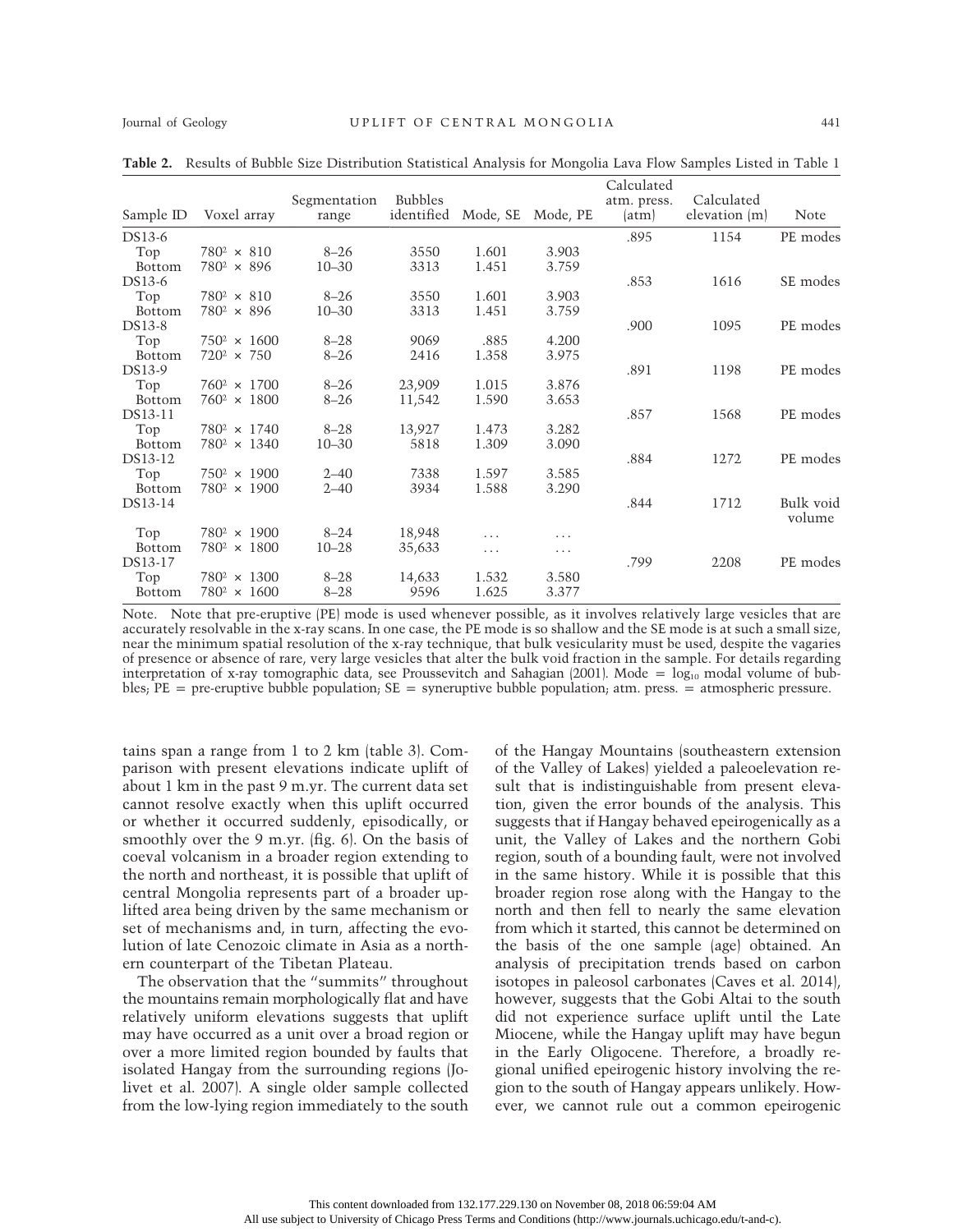

### **Statistical Analysis for Sample # DS13-6**

Estimated Paleoelevation by two bubble modes-

Figure 5. Example of statistical analysis of bubble size distribution (BSD) to infer paleoatmospheric pressure at the time of lava flow emplacement. The BSD indicates two bubble size modes that can be interpreted as pre-eruptive (larger bubbles) and syneruptive (smaller). In this case, syneruptive bubbles are about one-tenth the diameter of preeruptive bubbles. Both bubble size modes are shifted toward smaller sizes for the sample from the bottom of the lava flow because of additional compression by lava flow weight (hydrostatic, or "lavastatic," pressure of basaltic melt). The difference in modal bubble sizes between the top (DS13-6T) and bottom (DS13-6B) of lava flow is used to calculate paleoatmospheric pressure, which, in turn, can be converted to elevation with a "standard" atmosphere hypsometric pressure profile.  $\sigma$  = standard deviation;  $\mu$  = mode; BND = bubble number distribution. A color version of this figure is available online.

| Table 3. Results of Paleoelevation Analysis |  |
|---------------------------------------------|--|
|---------------------------------------------|--|

| Sample ID | Age $(Ma)$ | Present elevation (m) | Calculated elevation (m) | Uplift (m)        |
|-----------|------------|-----------------------|--------------------------|-------------------|
| DS13-6    | 8.77       | 2443                  | $1616^{\circ}$           | 827 <sup>a</sup>  |
| DS13-6    | 8.77       | 2443                  | $1154^{\rm b}$           | 1289 <sup>b</sup> |
| DS13-8    | 9.17       | 2240                  | 1095                     | 1145              |
| DS13-9    | 9.17       | 2240                  | 1198                     | 1042              |
| DS13-12   | 2.37       | 1951                  | 1272                     | 679               |
| DS13-14   | 2.25       | 1951                  | 1712                     | 239               |
| DS13-17   | .40        | 1833                  | 2207                     | $-374$            |
| DS13-11   | 18.56      | 1933                  | 1568                     | 365               |

Note. Ages were determined by  ${}^{40}\text{Ar}/{}^{39}\text{Ar}$  dating, current elevations were determined on the basis of existing maps and in situ field GPS, and calculated elevation is the paleoelevation at the time of emplacement on the basis of our analysis. The difference between paleoelevation and current elevation is the uplift since the rock was emplaced.

<sup>a</sup> Using syneruptive modes.

**b** Using preeruptive modes.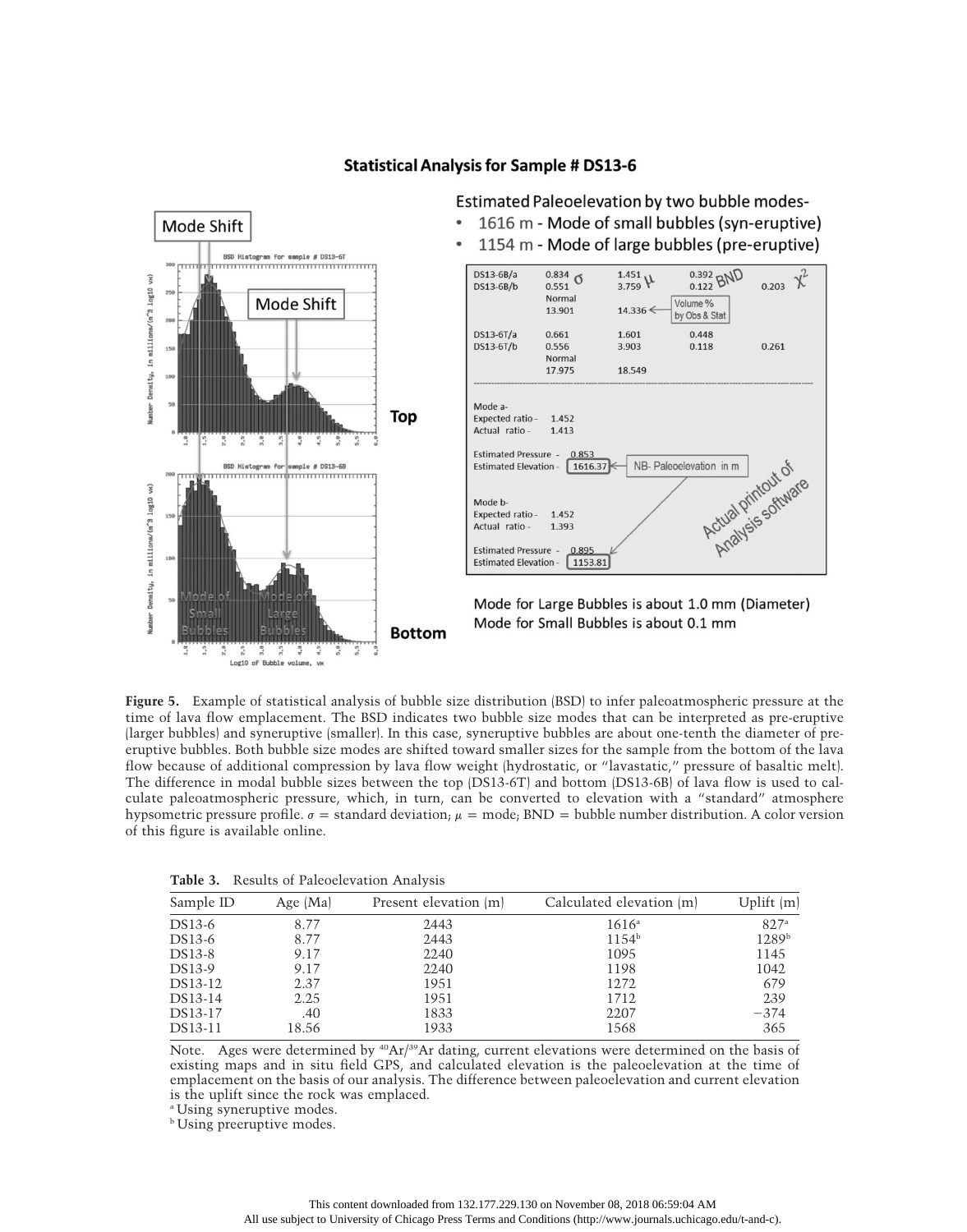

# Hangay Uplift History Recorded in Vesicular **Basalts**

Figure 6. Uplift history of the Hangay Mountains on the basis of paleoelevation determined from vesicular basalts. The relatively small number of data points does not allow us to distinguish between episodic, sudden, and gradual uplift, so a simple best-fit straight line is drawn. The best-fit line was not shifted to pass through (0, 0), although this must be its origin. Rather, it is drawn strictly on the basis of the data, and its intersection near the origin is an indication of the veracity of the results of the analysis. A linear regression suggests an average uplift rate of  $131 \pm 73$  m/ m.yr., with a 95% confidence interval. The single sample from a southeastern extension of the Valley of Lakes (northern Gobi) suggests that the region immediately south of Hangay underwent a different uplift history. A color version of this figure is available online.

history between Hangay and the broad region to the north and northeast.

The results from vesicular basalts provide an initial constraint regarding the epeirogenic history of this part of central Asia. The rate and amount of uplift over the past 9 m.yr. are not exceptional in any respect, and the data analyzed in this study cannot speak to the history before 9 Ma. Thus, it is possible that uplift commenced before that time (Caves et al. 2014) and that the total uplift has been far greater than the 1 km obtained over the past 9 m.yr. It is also impossible to resolve small variations in the rate of uplift over the past 9 m.yr. The 1 km of uplift over 9 m.yr. provides, however, an initial constraint on drivers of uplift, suggesting

that mechanisms that allow for uplift of about 1 km in no more than 9 m.yr. are more likely to be operating than those that may require more time (evolve more slowly) than the uplift observed. As additional proxies are explored in the context of our broader project and others, further insights may emerge to shed light on the longer-term history and, consequently, on the driving mechanism(s) of the Hangay uplift.

#### ACKNOWLEDGMENTS

This project was supported by National Science Foundation grant EAR-1009680.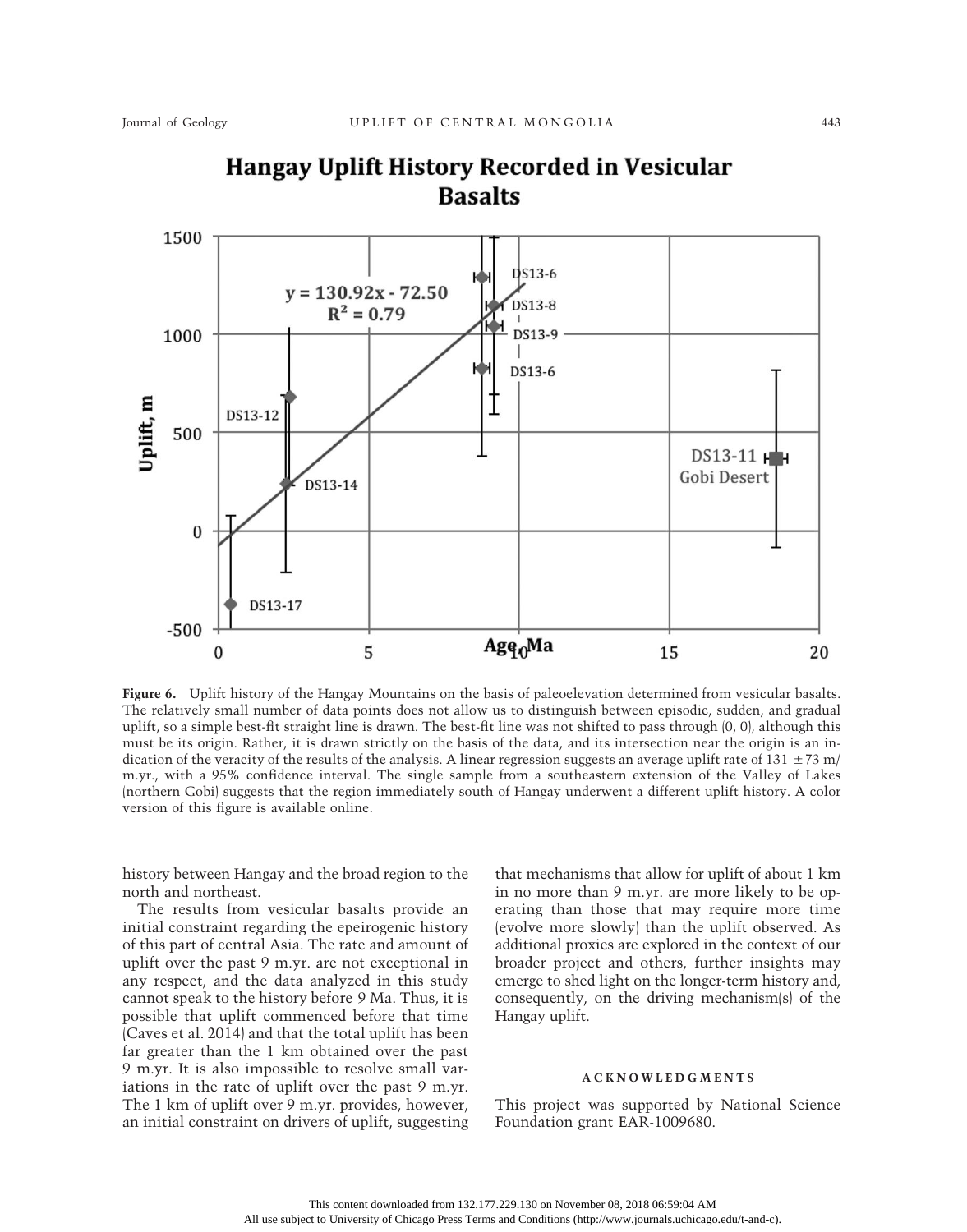#### REFERENCES CITED

- Ancuta, L. D.; Carlson, R. W.; Idleman, B. D.; and Zeitler, P. K. 2013. Geochemistry and geochronology of Hangay Dome volcanic rocks: exploring the source of high topography and volcanism in an intracontinental setting. American Geophysical Union Fall Meeting, abstract T42B-08.
- Bao, X.; Eaton, D. W.; and Guest, B. 2014. Plateau uplift in western Canada caused by lithospheric delamination along a craton edge. [Nat. Geosci](https://www.journals.uchicago.edu/action/showLinks?doi=10.1086%2F686272&crossref=10.1038%2Fngeo2270&citationId=p_2). 7:830–833.
- Barry, T. L., and Kent, R. W. 2013. Cenozoic magmatism in Mongolia and the origin of Central and East Asian basalts. In Flower, M. F. J.; Chung, S.-L.; Lo, C.-H.; and Lee, T.-Y., eds. Mantle dynamics and plate interactions in East Asia. Washington, DC, American Geophysical Union, p. 347–364.
- Barry, T. L.; Saunders, A. D.; Kempton, P. D.; Windley, B. F.; Pringle, M. S.; Dorjnamjaa, D.; and Saandar, S. 2003. Petrogenesis of Cenozoic basalts from Mongolia: evidence for the role of asthenospheric versus metasomatized lithospheric mantle sources. [J. Petrol.](https://www.journals.uchicago.edu/action/showLinks?doi=10.1086%2F686272&crossref=10.1093%2Fpetrology%2F44.1.55&citationId=p_5) 44:55–91.
- Burov, E., and Gerya, T. 2014. Asymmetric threedimensional topography over mantle plumes. [Na](https://www.journals.uchicago.edu/action/showLinks?doi=10.1086%2F686272&crossref=10.1038%2Fnature13703&citationId=p_6)[ture](https://www.journals.uchicago.edu/action/showLinks?doi=10.1086%2F686272&crossref=10.1038%2Fnature13703&citationId=p_6) 513:85–89. doi:10.1086/nature13703.
- Calixto, F. J.; Sandvol, E. A.; Kay, S. M.; Mulcahy, P.; Heit, B.; Yuan, X.; Coira, B.; Comte, D.; and Alvarado, P. M. 2013. Velocity structure beneath the southern Puna Plateau: evidence for delamination. [Geochem.](https://www.journals.uchicago.edu/action/showLinks?doi=10.1086%2F686272&crossref=10.1002%2Fggge.20266&citationId=p_7) [Geophys. Geosyst.](https://www.journals.uchicago.edu/action/showLinks?doi=10.1086%2F686272&crossref=10.1002%2Fggge.20266&citationId=p_7) 14:4292–4305.
- Caves, J. K.; Sjostrom, D. J.; Mix, H. T.; Winnick, M. J.; and Chamberlain C. P. 2014. Aridification of Central Asia and uplift of the Altai and Hangay Mountains, Mongolia: stable isotope evidence. [Am. J. Sci.](https://www.journals.uchicago.edu/action/showLinks?doi=10.1086%2F686272&crossref=10.2475%2F08.2014.01&citationId=p_8) 314:1171– 1201.
- Colucci, S.; Palladino, D. M.; Mulukutla, G. K.; and Proussevitch, A. A. 2013. 3-D reconstruction of ash vesicularity: insights into the origin of ash-rich explosive eruptions. J. Volcanol. Geotherm. Res. 255: 98–107.
- Dash, B.; Yin, A.; Jiang, N.; Tseveendorj, B.; and Han, B. 2015. Petrology, structural setting, timing, and geochemistry of Cretaceous volcanic rocks in eastern Mongolia: constraints on their tectonic origin. [Gondwana](https://www.journals.uchicago.edu/action/showLinks?doi=10.1086%2F686272&crossref=10.1016%2Fj.gr.2013.10.001&citationId=p_11) [Res.](https://www.journals.uchicago.edu/action/showLinks?doi=10.1086%2F686272&crossref=10.1016%2Fj.gr.2013.10.001&citationId=p_11) 27:281–299.
- de Ignacio, C.; López, I; Oyarzun, R; and Márquez, A. 2001. The northern Patagonia Somuncura Plateau basalts: a product of slab-induced, shallow asthenospheric upwelling? [Terra Nova](https://www.journals.uchicago.edu/action/showLinks?doi=10.1086%2F686272&crossref=10.1046%2Fj.1365-3121.2001.00326.x&citationId=p_13) 13:117–121.
- Geist, D., and Richards, M. 1993. Origin of the Columbia Plateau and Snake River plain: Deflection of the Yellowstone plume. [Geology](https://www.journals.uchicago.edu/action/showLinks?doi=10.1086%2F686272&crossref=10.1130%2F0091-7613%281993%29021%3C0789%3AOOTCPA%3E2.3.CO%3B2&citationId=p_14) 21:789–792.
- Genareau, K.; Mulukutla, G.; Proussevitch, A.; Durant, A.; Rose, W.; and Sahagian, D. 2013. The size range of bubbles that produce ash during explosive volcanic eruptions. J. Appl. Volcanol. 2:4. doi:10.1186/2191- 5040-2-4.
- Hunt, A. C.; Parkinson, I. J.; Harris, N. B. W.; Barry, T. L.; Rogers, N. W.; and Yondon, M. 2012. Ce-

nozoic volcanism on the Hangai Dome, central Mongolia: geochemical evidence for changing melt sources and implications for mechanisms of melting. [J. Petrol.](https://www.journals.uchicago.edu/action/showLinks?doi=10.1086%2F686272&crossref=10.1093%2Fpetrology%2Fegs038&citationId=p_16) 53:1913–1942.

- Jolivet, M.; Ritz, J.-F.; Vassallo, R.; Larroque, C.; Braucher, R.; Todbileg, M.; Chauvet, A.; et al. 2007. Mongolian summits: an uplifted, flat, old but still preserved erosion surface. [Geology](https://www.journals.uchicago.edu/action/showLinks?doi=10.1086%2F686272&crossref=10.1130%2FG23758A.1&citationId=p_17) 35:871–874.
- Koppers, A. A. P. 2002. ArArCALC—software for  $40Ar/$ 39Ar age calculations. [Comput. Geosci.](https://www.journals.uchicago.edu/action/showLinks?doi=10.1086%2F686272&crossref=10.1016%2FS0098-3004%2801%2900095-4&citationId=p_18) 28:605–619.
- Lu, R.; He, D.; Xu, X.; and Liu, B. 2016. Crustal-scale tectonic wedging in the central Longmen Shan: constraints on the uplift mechanism in the southeastern margin of the Tibetan Plateau. [J. Asian Earth Sci.](https://www.journals.uchicago.edu/action/showLinks?doi=10.1086%2F686272&crossref=10.1016%2Fj.jseaes.2015.11.019&citationId=p_19) 117: 73–81.
- Parfeevets, A., and Sankov, V. 2012. Late Cenozoic tectonic stress field on the Mongolian microplate. [C. R.](https://www.journals.uchicago.edu/action/showLinks?doi=10.1086%2F686272&crossref=10.1016%2Fj.crte.2011.09.009&citationId=p_20) [Geosci](https://www.journals.uchicago.edu/action/showLinks?doi=10.1086%2F686272&crossref=10.1016%2Fj.crte.2011.09.009&citationId=p_20). 344:227–238.
- Powell, C. M. 1986. Continental underplating model for the rise of the Tibetan Plateau. [Earth Planet. Sci.](https://www.journals.uchicago.edu/action/showLinks?doi=10.1086%2F686272&crossref=10.1016%2F0012-821X%2886%2990102-0&citationId=p_21) [Lett.](https://www.journals.uchicago.edu/action/showLinks?doi=10.1086%2F686272&crossref=10.1016%2F0012-821X%2886%2990102-0&citationId=p_21) 81:79-94.
- Proussevitch, A. A., and Sahagian, D. L. 2001. Recognition and separation of discrete objects within complex 3D voxelized structures. [Comput. Geosci](https://www.journals.uchicago.edu/action/showLinks?doi=10.1086%2F686272&crossref=10.1016%2FS0098-3004%2800%2900141-2&citationId=p_22). 27: 441–454.
- Proussevitch, A. A.; Sahagian, D. L.; and Carlson, W. D. 2007. Statistical analysis of bubble and crystal size distributions: application to Colorado Plateau basalts. J. Volcanol. Geotherm. Res. 164:112–126.
- Sahagian, D. L. 1985. Bubble migration and coalescence during the solidification of basaltic lava flows. *J. Geol.* 93:205–211.
- ———. 2005. Paleoelevation measurement: combining proxies and approaches. [EOS: Trans. Am. Geophys.](https://www.journals.uchicago.edu/action/showLinks?doi=10.1086%2F686272&crossref=10.1029%2F2005EO480007&citationId=p_26) [Union](https://www.journals.uchicago.edu/action/showLinks?doi=10.1086%2F686272&crossref=10.1029%2F2005EO480007&citationId=p_26) 86(48):500. doi:10.1029/2005EO480007.
- Sahagian, D. L., and Maus, J. E. 1994. Basalt vesicularity as a measure of atmospheric pressure and paleoelevation. [Nature](https://www.journals.uchicago.edu/action/showLinks?doi=10.1086%2F686272&crossref=10.1038%2F372449a0&citationId=p_27) 372:449–451.
- Sahagian, D. L., and Proussevitch, A. A. 2007. Paleoelevation measurement on the basis of vesicular basalts. [Rev. Mineral. Geochem](https://www.journals.uchicago.edu/action/showLinks?doi=10.1086%2F686272&crossref=10.2138%2Frmg.2007.66.8&citationId=p_28). 66:195–213.
- Sahagian, D. L.; Anderson, A. T.; and Ward, B. 1989. Bubble coalescence in basalt flows: comparison of a numerical model with natural examples. J. Volcanol. Geotherm. Res. 52:49–56.
- Sahagian, D. L.; Proussevitch, A. A.; and Carlson, W. D. 2002a. Analysis of vesicular basalts and lava emplacement processes for application as a paleobarometer/paleoaltimeter. [J. Geol.](https://www.journals.uchicago.edu/action/showLinks?doi=10.1086%2F686272&system=10.1086%2F342627&citationId=p_31) 110:671–685.
- . 2002b. Timing of Colorado Plateau uplift: initial constraints from vesicular basalt-derived paleoelevations. [Geology](https://www.journals.uchicago.edu/action/showLinks?doi=10.1086%2F686272&crossref=10.1130%2F0091-7613%282002%29030%3C0807%3ATOCPUI%3E2.0.CO%3B2&citationId=p_32) 30:807–810.
- Savatenkov, V. M.; Yarmolyuk, V. V.; Kudryashova, E. A.; and Kozlovskii, A. M. 2010. Sources and geodynamics of the Late Cenozoic volcanism of central Mongolia: evidence from isotope-geochemical studies. [Petrology](https://www.journals.uchicago.edu/action/showLinks?doi=10.1086%2F686272&crossref=10.1134%2FS0869591110030057&citationId=p_33) 18:278–307.